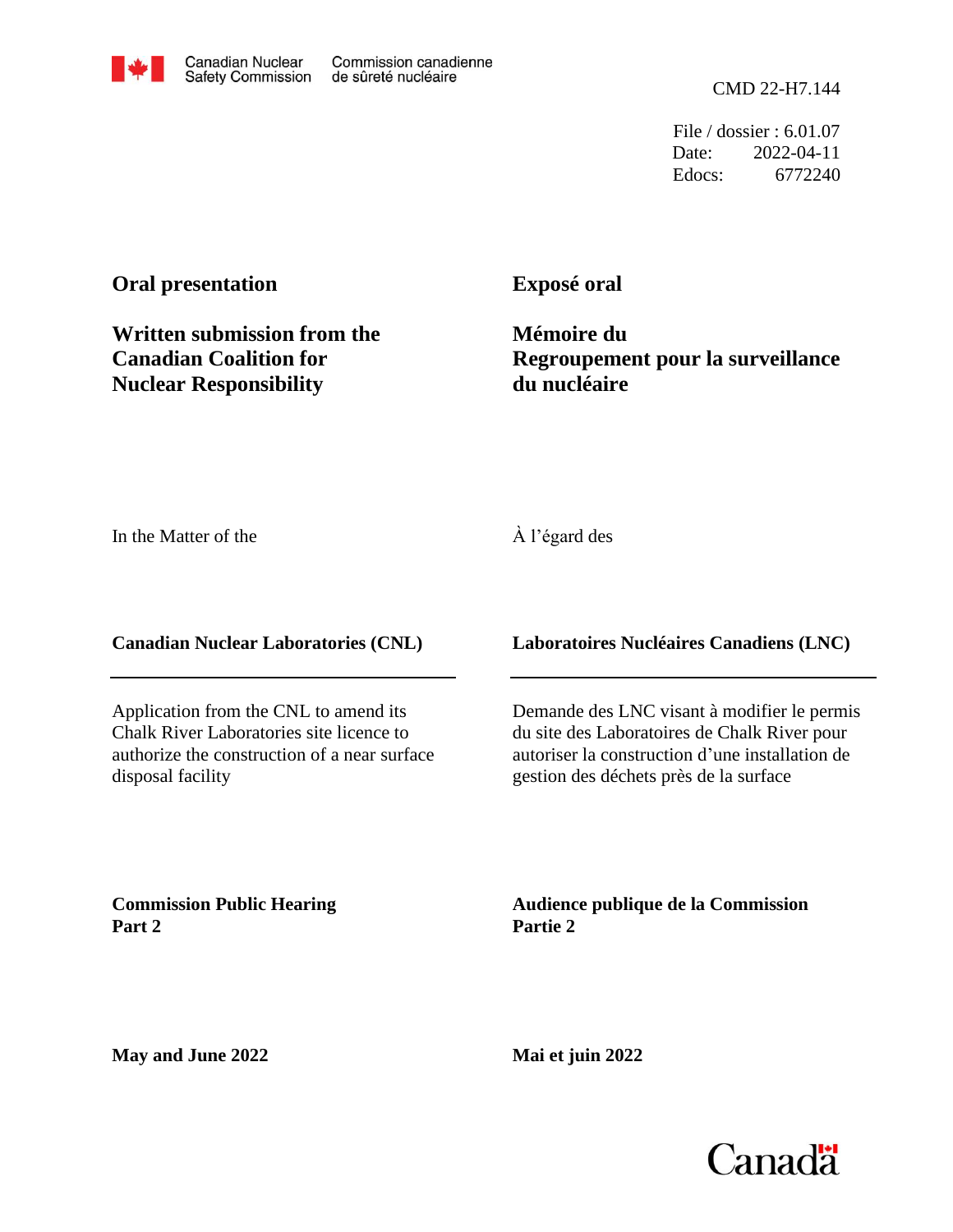| To:      | <b>Canadian Nuclear Safety Commission</b>            |
|----------|------------------------------------------------------|
| From:    | <b>Canadian Coalition for Nuclear Responsibility</b> |
| Contact: | Gordon Edwards, Ph.D., CCNR President                |
| Re:      | NSDF project – "Near Surface Disposal Facility"      |
| Date:    | April 11 2022                                        |

I am writing on behalf of the Canadian Coalition for Nuclear Responsibility (CCNR). CCNR intends to make an oral intervention during the public hearings on the licensing of the NSDF, the so-called Near Surface Disposal Facility, proposed by Canadian Nuclear Laboratories (CNL), to be constructed at Chalk River Ontario. The NSDF is an "engineered mound" intended to contain up to one million cubic metres of mixed radioactive waste and other radioactively contaminated and/or chemically toxic materials.

### Post-Fission Radioactive Wastes

The majority of the radionuclides to be stored in the mound are human-made postfission nuclear wastes, including activation products such as cobalt-60, carbon-14, and hydrogen-3 (tritium), transuranic actinides such as plutonium, neptunium and americium, and fission products such as cesium-137, technetium-99 and iodine-129. The radioactive emissions from these materials are damaging to living cells and, in the event of chronic exposure, can cause a host of debilitating and/or deadly diseases. Each radionuclide has its own unique chemical and biological properties, which means that each has its own pathways through the environment and through the human body.

For example, tritium can escape from containment as a gas or as radioactive water vapour and return to earth in the form of radioactive rain or radioactive snow. Tritium can also escape in liquid form as aqueous runoff with radioactive water molecules. Tritium can be absorbed into the body through the lungs by inhalation, by ingesting tritium contaminated food, by drinking contaminated water, or by direct absorption through the skin. While tritium in contaminated water vapour is absorbed almost entirely when it is inhaled, as much tritium is absorbed directly through exposed skin as through the lungs. In a pregnant female, ingested tritium crosses the placenta and enters the foetus, giving the foetus a larger radiation dose than the mother. Tritium also becomes organically bound in all types of organic molecules, including DNA molecules, because hydrogen is one of the basic building blocks of all such molecules. There is no commercially available method for removing tritium from municipal drinking water, since radioactive water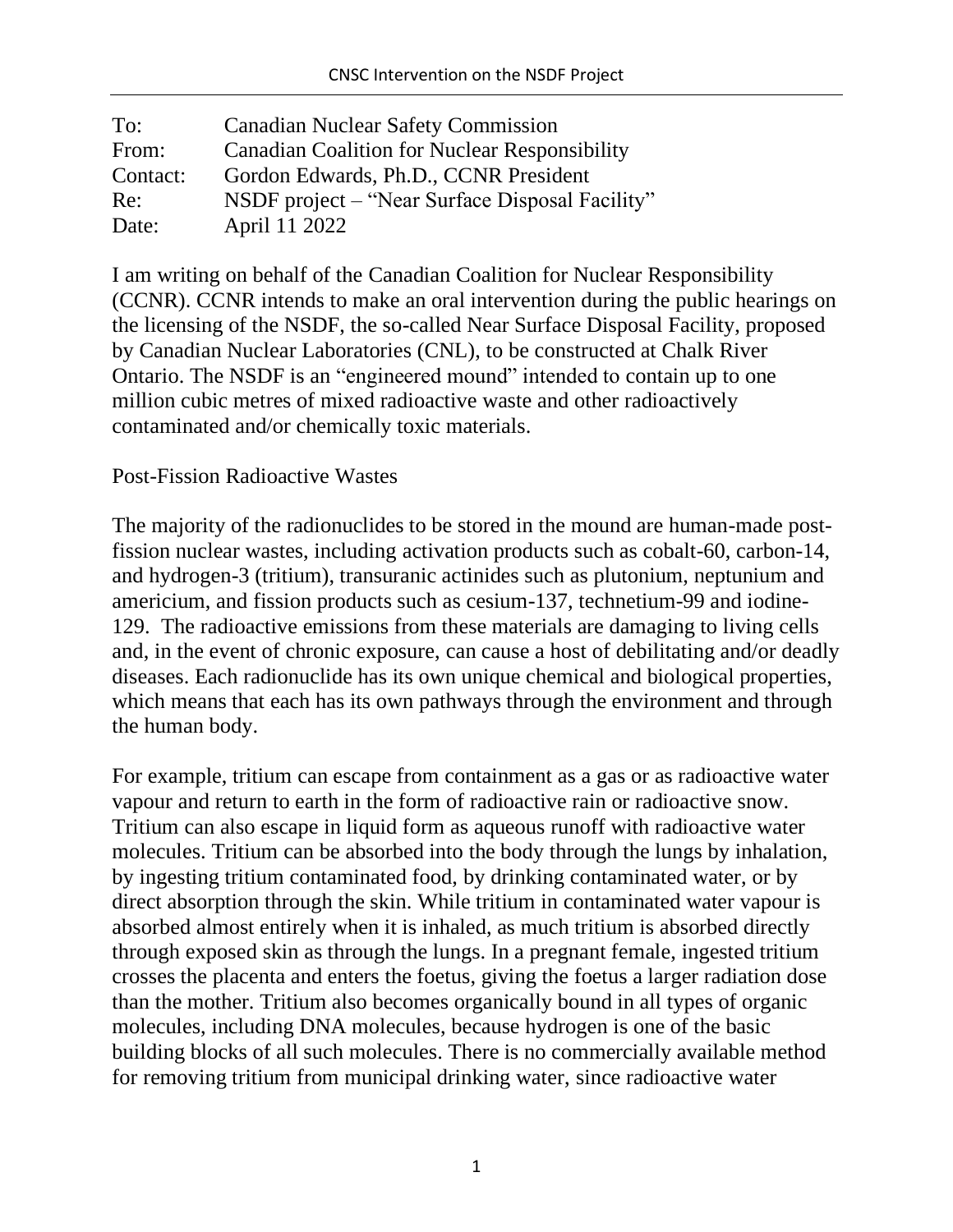molecules are chemically identical to non-radioactive water molecules – and water cannot be filtered from water.

Other radionuclides having their own pathways include carbon-14, which can be emitted from a radioactive waste dump as radioactive carbon dioxide gas, or can be converted to carbonic acid and eat its own pathway out of the containment, creating in the process a pathway for other radionuclides to escape as well. It may take a while, but carbon-14 has plenty of time, with its half-life of 5,700 years.

Tritium and carbon-14 are among the few nuclear waste products that are also created naturally by the action of cosmic rays entering the atmosphere, and are consequently found in low concentrations everywhere on earth. However, the average tritium concentration in Lake Ontario is twice that of Lake Superior, and this difference is almost entirely due to the operation of Ontario's twenty CANDU reactors at Pickering, Darlington and Bruce. Tritium is created in extraordinarily large amounts in CANDU reactors through the neutron activation of deuterium atoms in the heavy water moderator: deuterium  $+$  neutron  $=$  tritium.

Carbon-14 is also created in unusually high concentrations in CANDU reactors due to the routine neutron activation of the abundant oxygen-17 atoms within the heavy water moderator:  $oxygen-17 + neutron - alpha particle = carbon-14$ .

Most other post-fission radionuclides, such as activated nickel and niobium, as well as radioactive strontium and radioactive iodine, were not a normal feature of the natural landscape before the advent of fission technology. What is found in the environment today is the result of nuclear weapons tests, nuclear reactor leaks, spills and accidents, and releases from nuclear fuel reprocessing plants.

It is often forgotten that some of these exceptional radionuclides, like technetium-99, are far more mobile in the environment than other exceptional radionuclides, like plutonium-239. In such cases the more mobile radionuclide may pose a greater hazard to the population than the less mobile one, even though the latter may be intrinsically more radiotoxic. Such is the case with technetium-99 and plutonium-239. Then again, there are some surprising mechanisms by which plutonium can also find its way into human habitation – for example, some of the plutonium deposited by a Sellafield effluent pipeline into the sediments on the bottom of the Irish sea, almost two miles offshore, has somehow migrated and ended up in the vacuum bags of seaside cottagers in Northern England.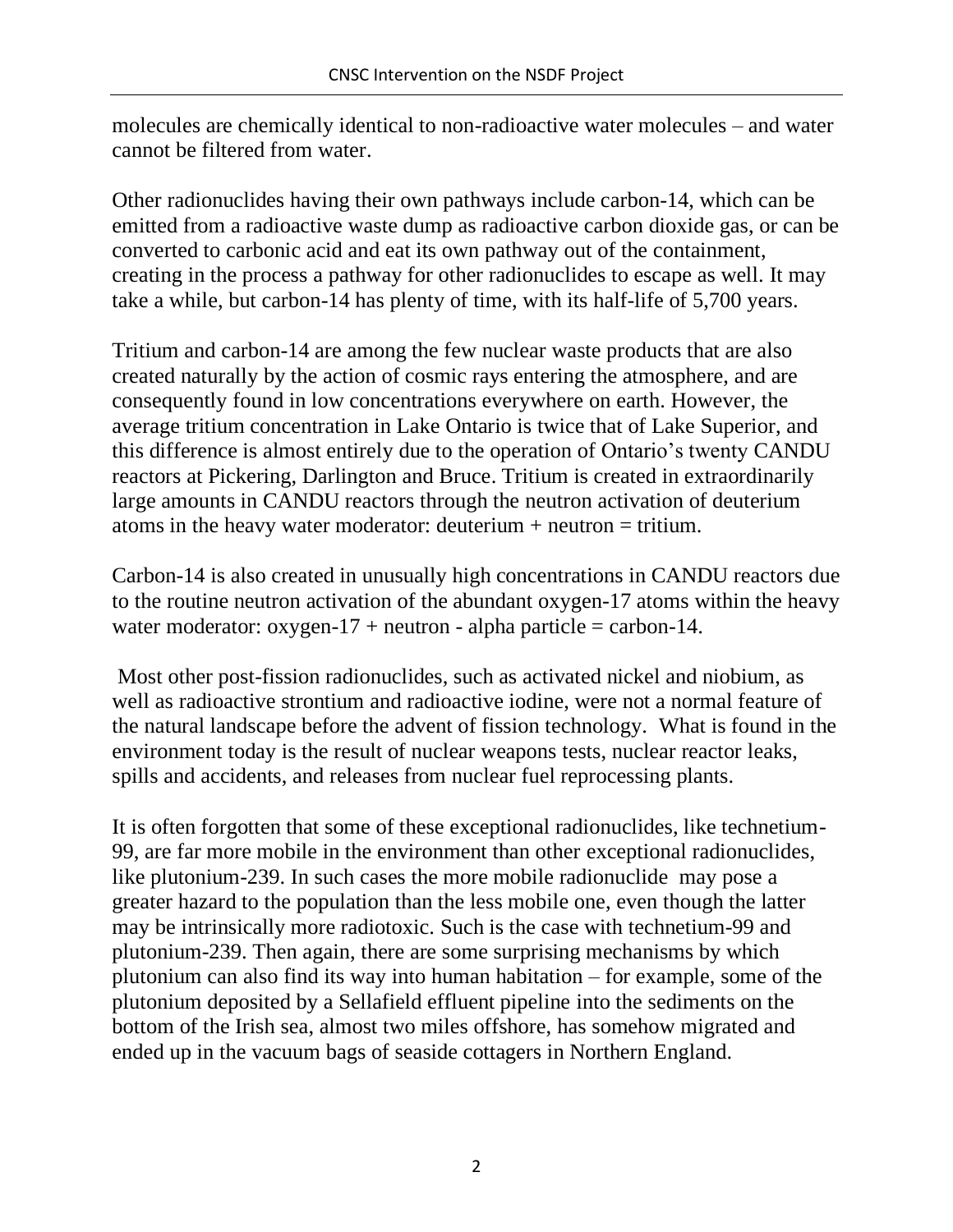All industries produce waste, some of it quite toxic. But the nuclear industry is the only industry that creates a host of new toxic elements – elements with unstable atoms. Most of these post-fission radioactive elements did not previously exist in nature except in microscopically minute amounts. Because the radiotoxic nature of these elements lies in the fundamental instability of the nuclei of their atoms, there is no chemical treatment known to science that can slow down or stop the radioactive emissions of these unstable atoms. Radioactivity is the only form of nuclear energy that cannot be shut off. This is why we have such a radioactive waste problem, and this is why these materials must be isolated from the environment of living things.

The NSDF facility, if approved, will be the first permanent repository to be authorized by the Canadian government, through the CNSC, for the permanent irretrievable storage of post-fission radioactive elements. These radioactive poisons have been mass-produced by humans as waste byproducts of the nuclear age. Keeping them out of the environment is an unprecedented challenge, with a virtually infinite time horizon. Technetium-99 has a 210,000 year half-life. Plutonium-239 has a 24,400 year half-life. Worse yet, every atom of plutonium-239 eventually decays, turning into an atom of uranium-235 – and uranium-235 has a 700 million year half-life. We are talking about an infinite time horizon.

I sometimes wonder whether such information is ever communicated to the Commissioners. It certainly is not communicated to the general public. The industry, and the regulator, seem to prefer not to disrupt the benign state of ignorance about radioactive materials that is so prevalent in our society. Too bad. The CNSC could perform a great public service by educating people on the facts, in an objective and unbiased way, thereby dispelling the ignorance.

When I graduated from the University of Toronto in 1961 with a gold medal in mathematics and physics, I did not know that nuclear power creates radioactive waste, because I had been led to believe by nuclear proponents that nuclear power is a completely clean technology. One of the reasons why some people have come to distrust the nuclear industry and the nuclear regulator is because they discover that they are not told the truth. Today a whole new generation of young people are being told the same untruth about Small Modular Reactors. I beg the Commissioners to do everything in their power to prevent CNSC from being a party to that lie. Every nuclear reactor, small or large, creates a formidable legacy of nuclear waste materials, and there is no point in pretending otherwise. Trust cannot be earned except by telling the truth, the whole truth, and nothing but the truth.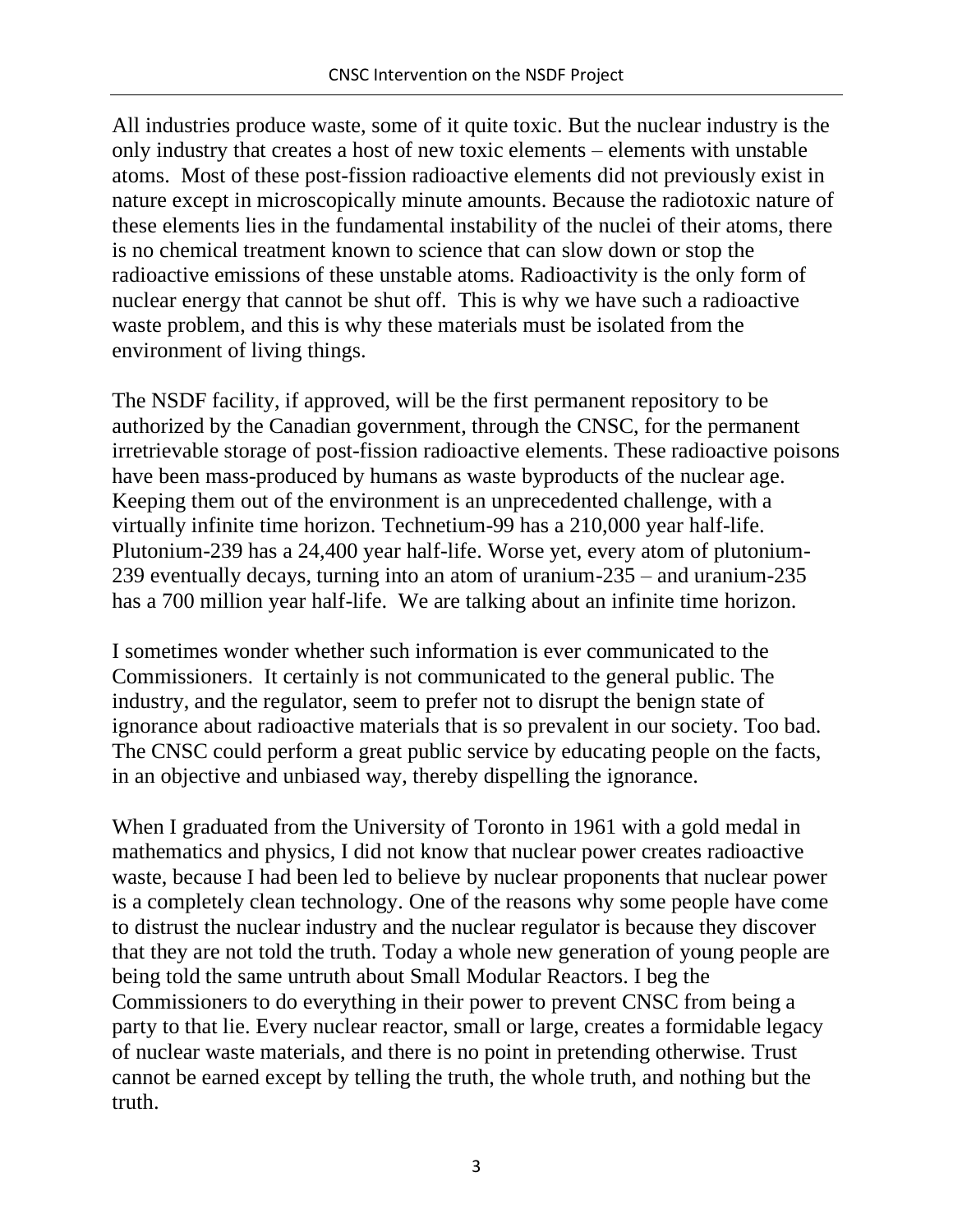## The Cobalt-60 Inventory

Which brings us to the amazing fact that over 99 percent of the radioactivity to be emplaced in the NSDF facility is due to a single radioactive element – the activation product cobalt-60. According to Table 3.3.1-2 in the final EIS for the NSDF, there would be  $9.06 \times 10^{16}$  becquerels of cobalt-60 – that's almost 100 billion megabecquerels of cobalt-60.

It took a long time for citizen intervenors to discover that this huge inventory of cobalt-60 is mostly made up of radioactive waste imported from other countries, in the form of disused cobalt-60 sources. Neither CNL nor CNSC thought it important enough to be open or transparent about the nature and origin of this, the largest component of the radioactive inventory of the NSDF by orders of magnitude. This, despite the fact that the CNSC is legally obliged to "disseminate objective scientific information" about all that it does, according to article 9 of the Nuclear Safety and Control Act. Apparently CNSC does not take this obligation to heart!

The sale of cobalt-60 is a commercial, profit-making enterprise by a private company, Nordion, currently owned by the Sotera Health corporation. So CNL, a consortium of private profit-making companies, is demanding that Canadians accept the construction of a gigantic radioactive waste facility within one kilometre of the Ottawa River, using hundreds of millions of our own taxpayer's money, for the primary purpose of storing the unwanted radioactive wastes of other private profit-making enterprises in various parts of the world, all the while claiming that the goal of the NSDF is to deal with the federally-owned legacy of radioactive wastes that were created by our government while pursuing activities in the public interest. The rationale for the NSDF is a shocking tissue of lies, perpetrated by CNL with the full support of CNSC staff.

There are several aspects of this situation that are outrageous. First of all, why must the public pay for the importation and disposal of the radioactive wastes of private profit-making companies? Secondly, why is Canada importing radioactive wastes from other countries anyway? Assurances have been given repeatedly by the Nuclear Waste Management Organization (NWMO) and by the government of Canada that there will be no import of radioactive waste from other countries. When the news broke that Jean Chretien, our former Liberal Prime Minister, was negotiating the importation of used nuclear fuel from other countries for possible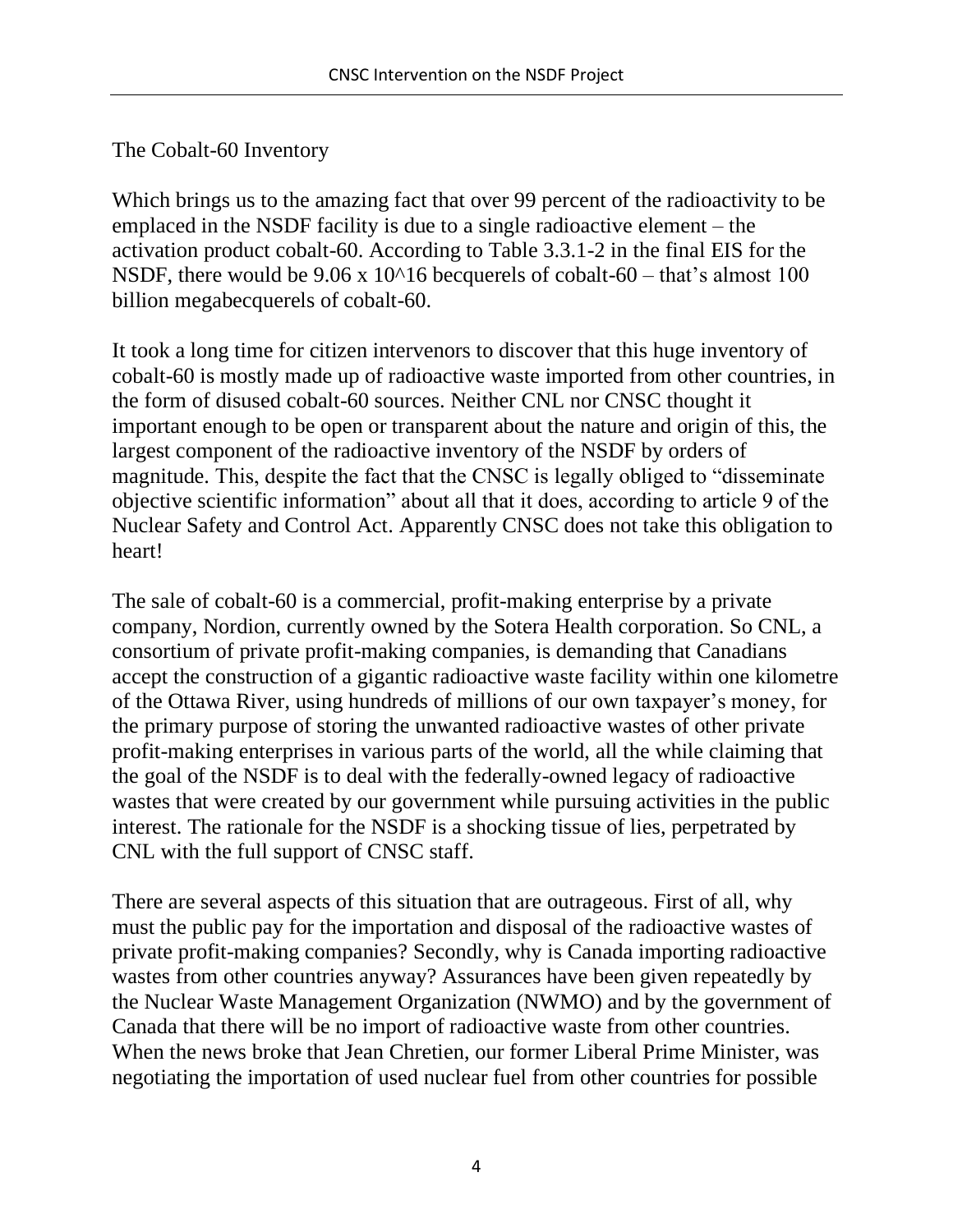disposal in Labrador, the current Liberal government was quick to deny that such activity would ever be allowed. Yet this is what is happening with the NSDF.

What is most disturbing about this situation is the fact that CNSC has apparently colluded with CNL to hide the truth from the Canadian public, taking advantage of the naivety and the good-natured trust that most Canadians have towards their institutions. There is a strong groundswell of opinion among most Canadians that we should not be and will not be importing radioactive waste. Yet here we are, doing exactly that, with the willing complicity of CNSC to keep that fact hidden all throughout the public comment period on the draft Environmental Impact Statement three years ago. It is difficult to avoid the conclusion that the CNSC is committed to serving the interests of the nuclear industry rather than fulfilling its only legal obligation which is to the public – to disseminate objective information, and to protect Canadians from unnecessary exposures to radioactive risks.

There is another aspect of this situation that is equally disturbing, and that is the cavalier pretense by CNL and CNSC that disused cobalt-60 sources constitute "Low-Level Radioactive Waste. That designation clearly implies to the uneducated public that these cobalt-60 sources are relatively harmless. On the contrary, disused cobalt-60 sources are among the most dangerous radioactive objects that one might encounter. They are in fact extremely dangerous and have been implicated in several horrific episodes of wanton public exposure.

*In 1984, New York Times reported an incident involving tiny silvery pellets of cobalt-60 "that looked like cake decorations" accidentally ending up in a metal scrapyard in Juarez Mexico. Each tiny little pellet delivered a radiation dose of 25 rads per hour at a distance of two inches, or 219 thousand rads per year. The maximum dose permitted for an atomic worker is 50 rads per year. Exposure to 400 rads of gamma radiation in a short time (e.g. 16 hours with one of these pellets in a shoe or pocket) would kill half the people so exposed.*

*The cobalt-60 pellets were melted down and mixed in with other scrap metal for re-use. This resulted in over 400 tons of dangerously radioactive steel reinforcement rods being shipped to construction sites in seven different states of the USA, as well as thousands of radioactive table legs intended for restaurants and cafés throughout North America. In a Winnipeg café, the table legs had to be retrieved as dangerous nuclear waste.*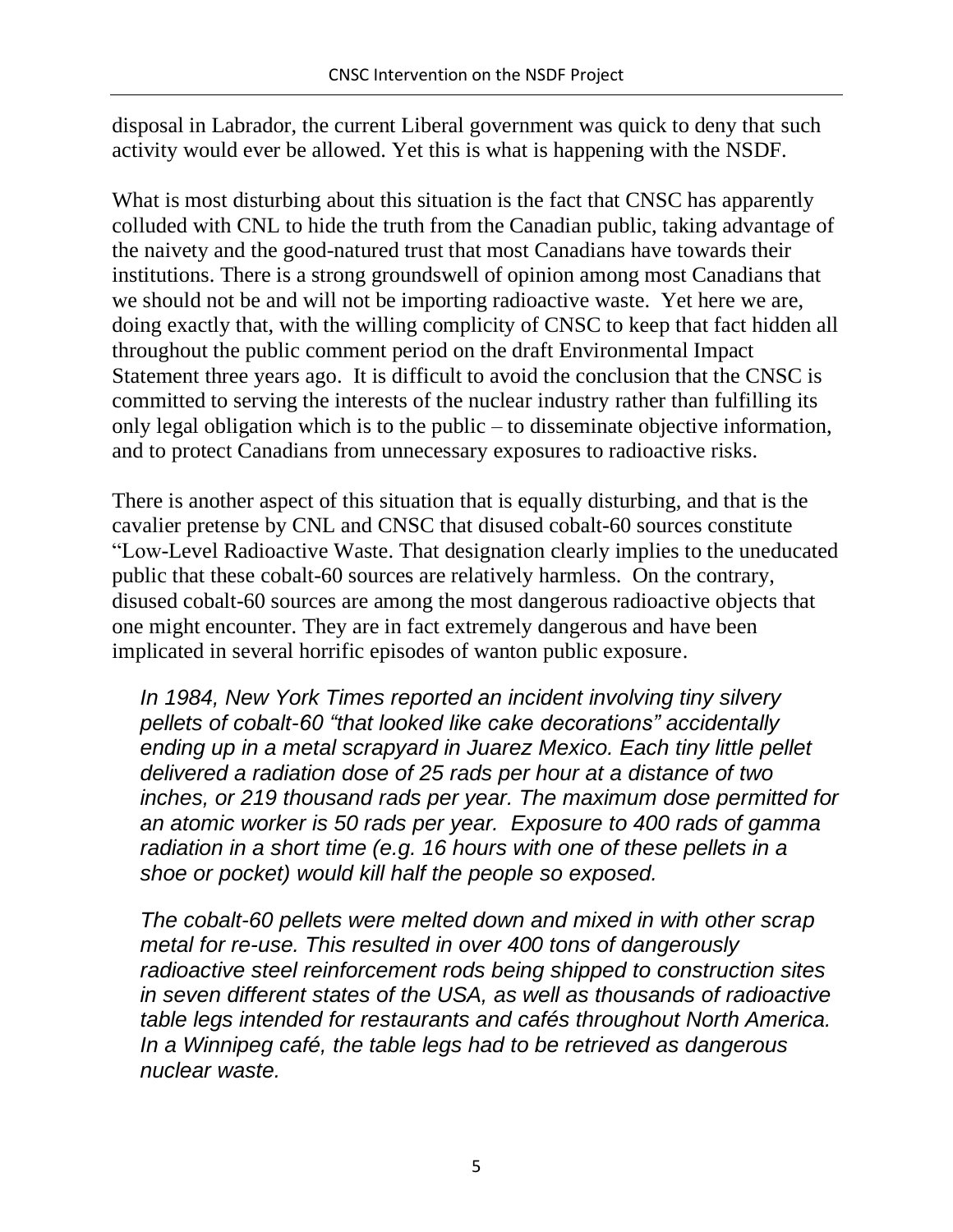*The New York Times said the incident was "recognized as potentially the worst spill of radioactive material in North American history". The Washington Post reported that the contaminated metal would not have been detected were it not for a confused truck driver, hauling radioactive scrap, taking a wrong turn into the property of Los Alamos Nuclear Laboratories and accidentally triggering radiation alarms.*

*The total amount of cobalt-60 involved in the 1984 accident was 400 curies, equivalent to 14.8 billion becquerels. The amount of cobalt-60 that CNL plans to put in the Chalk River megadump is 6000 times greater. This is hardly "low-level" radioactive material!*

If the Commissioners choose to grant CNL the licence it seeks for the NSDF, Canada will be sending a distressing signal to the rest of the world by suggesting – through example! – that some of the most intensely dangerous and life-threatening radioactive materials known to science can be safely discarded in what is essentially a surface landfill operation. It is a travesty to do so. Here is what F. King from Ontario Power Generation said at a 2005 Conference on the Safety of Radioactive Waste Disposal:

"*F. KING (OPG, Canada): As far as my country is concerned, the Canadian company Nordion supplies the world with a large percentage of the Co-60 used for medical irradiation. The Co-60 supplied by Nordion comes from the reactors in Ontario, and we have an arrangement with Nordion to take back the spent Co-60 sources. So, we are responsible for that waste stream.*

*"When the radioactive material comes back, we put it into wet bays used for the storage of spent nuclear fuel. It is still thermally hot, in fact, it is thermally hotter than the spent fuel — and it therefore has to cool for a long time. The long-term plan is to dispose of it along with spent fuel in a deep geological repository."*

Dr. Frank Greening, an experienced nuclear chemist who worked at Pickering NGS for more than two decades, wrote to me on January 30, 2020, saying:

"Data I have from BTL's Licence Renewal Hearing from May last year show that between 2014 and 2019 it returned 493 Co-60 sources (PRESUMABLY TO CHALK RIVER) for permanent disposal with a total activity of 10,113 TBq. This works out to 20.5 TBq per source (or 554 Ci/source).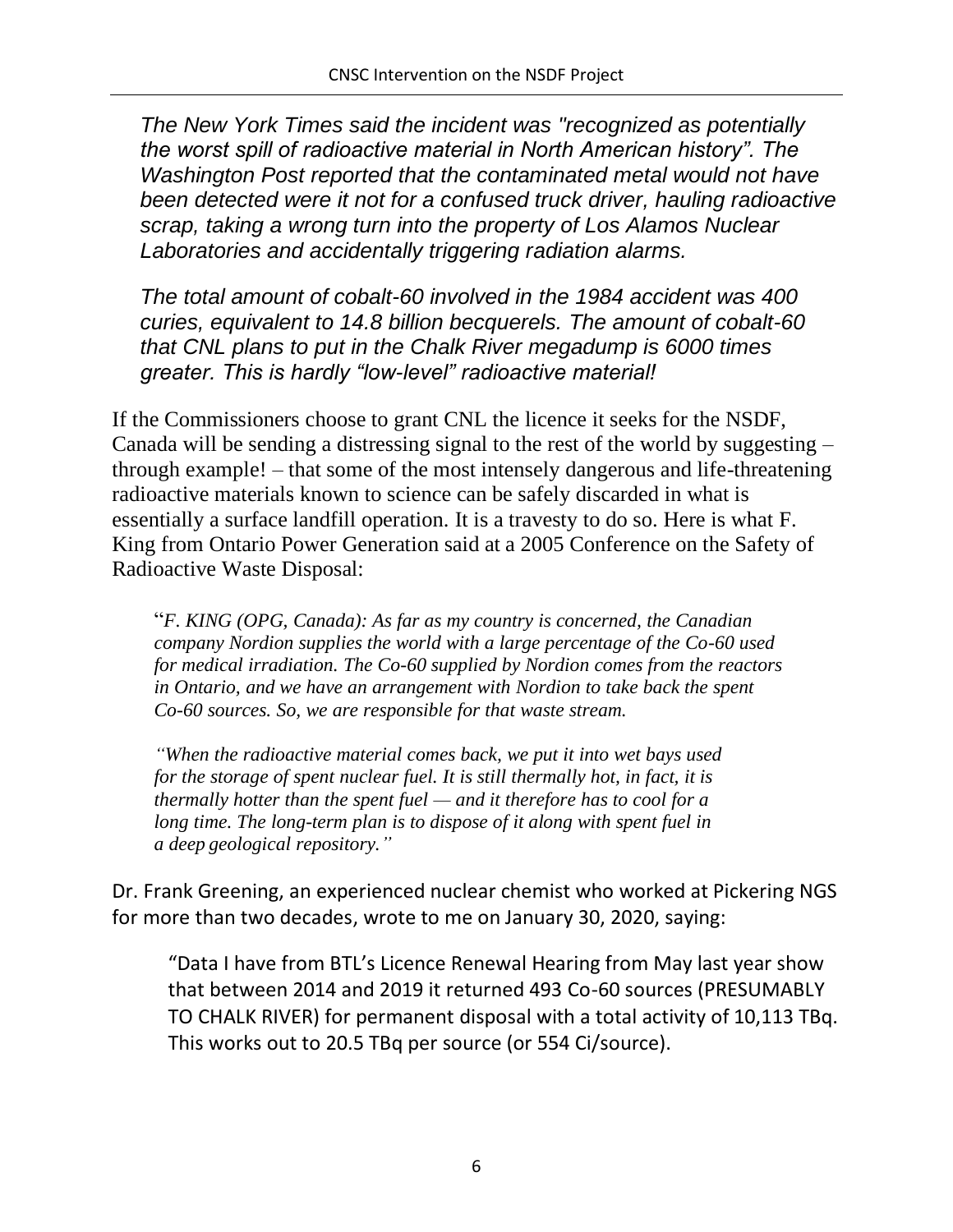"According to Glasstone's *Nuclear Reactor Engineering* textbook, the absorbed dose in soft tissue at 1 meter from an unshielded 1 Ci source of Co-60 is 1.22 Rad/hour. So, for a 554 Ci source we have 676 Rad/hour!

I would describe this as VERY RADIOACTIVE……."

Note that 400 rads of whole-body gamma radiation exposure in a short time is the LD50 dose (killing half of those so exposed within 30 days of the exposure). Based on the disused cobalt-60 source described by Dr. Greening in his email cited above, such a life-threatening dose would be obtained by anyone standing just one metre away from that unshielded source for 36 seconds. How can the CNSC countenance the designation of such material as Low-Level Radioactive Waste?

Of course cobalt-60 has a 5.7 year half-life, so after 57 years the radioactivity from that element will have diminished. by a factor of 1000. Instead of 100 billion megabecquerels of cobalt-60, we will then have 100 million megabecquerels. And after another 57 years we will have 100 thousand megabecquerels. Still far from insignificant!

# Longer-Lived Radioactive Components

There are other post-fission radioactive elements in the proposed inventory for the NSDF. These are the non-commercial wastes which are actually a legitimate part of the federal government's radioactive legacy liability. Here is a table of some of those elements with their half-lives. Note that after ten half lives, the radioactivity (measured in becquerels) for any radioactive element is reduces by almost exactly a factor of 1000. Thus terabecquerels will be diminished to gigabecquerels during the passage of ten half-lives, and in the same span of time gigabecquerels are reduced to megabecquerels.

You will notice that 19 of the 29 radionuclides listed by CNL have half-lives of more than a thousand years. That means they will not disappear for more than 10,000 years (using the "ten half-lives" trick). In fact, 12 of the radionuclides listed have half-lives of more than 100,000 years, so they will be around in the Mound for well over a million years.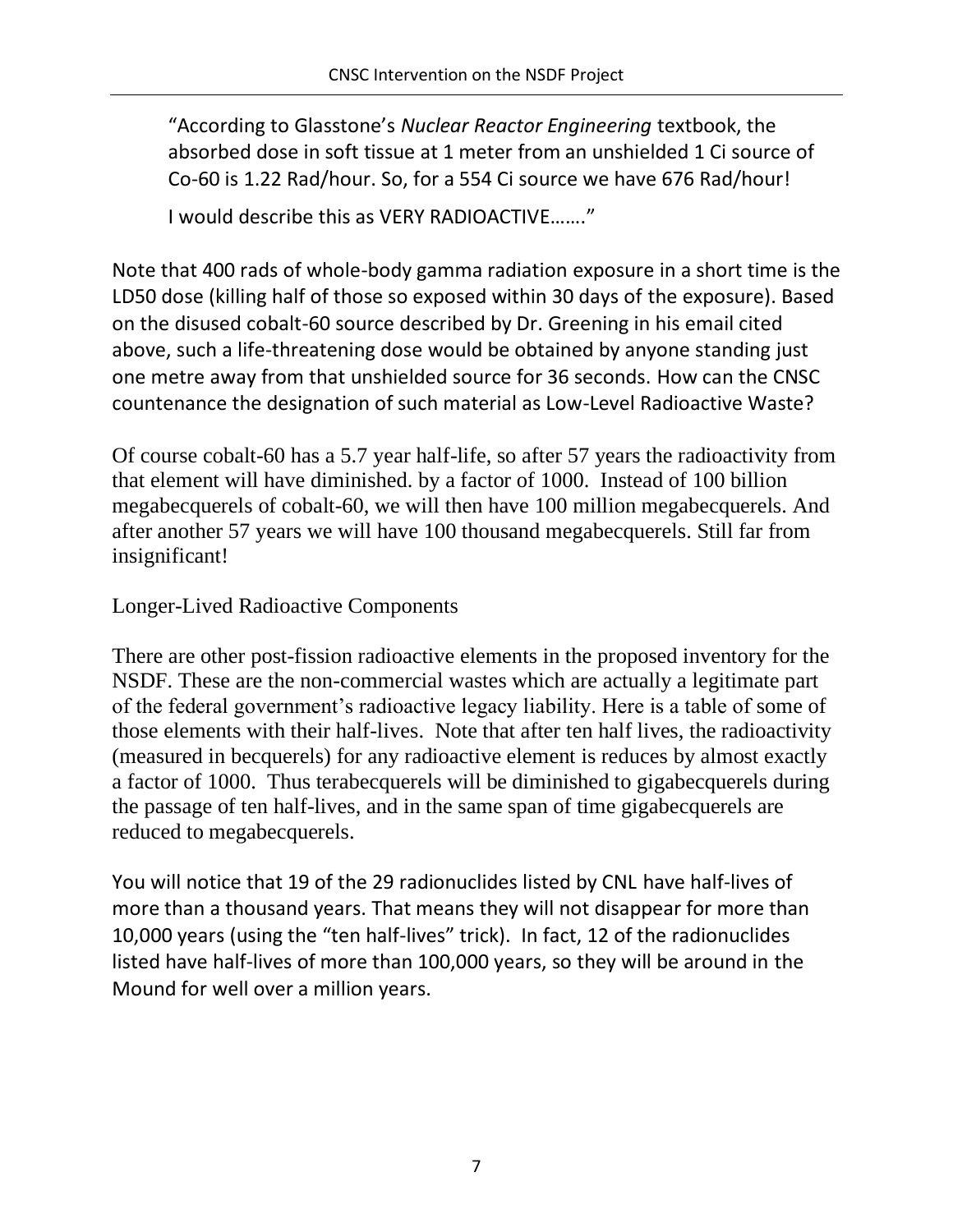| <b>Radionuclide</b> | Half-life       | 10 x Half-life |
|---------------------|-----------------|----------------|
| Silver-108m         | 418 y           | 4200 y         |
| Americium-241       | 432.2 y         | 4300 y         |
| Americium-243       | 7370 y          | 73,700 y       |
| Carbon-14           | 5730 y          | 5730 y         |
| Chlorine-36         | 300,000 Y       | 3 million y    |
| Cobalt-60           | 5.26 Y          | 53y            |
| Cesium-135          | 2.3 million $y$ | 23 million y   |
| Cesium-137          | 30.17y          | 301 y          |
| Hydrogen-3          | 12.3y           | 123y           |
| lodine-129          | 16. Million y   | 160 million y  |
| Molybdenum-93       | 4000 y          | 40,000 y       |
| Niobium-94          | 20,300 y        | 203,000 y      |
| Nickel-59           | 76,000 y        | 760,000 y      |
| Nickel-63           | 100y            | 1000 y         |
| Neptunium-237       | 2.17 million y  | 22 million y   |
| Plutonium-238       | 87.7 y          | 877 y          |
| Plutonium-239       | 24,400 y        | 240,000 y      |
| Plutonium-240       | 6560 y          | 65,600 y       |
| Plutonium-241       | 14y             | 140 y          |
| Plutonium-242       | 373,000 y       | 3,730,000 y    |
| Radium-226          | 1600 y          | 16,000 y       |
| Selenium-79         | >65,000 years   | $>650,000$ y   |
| Tin-126             | 230,000 y       | 2.3 million y  |
| Strontium-90        | 28y             | 280 y          |
| Technetium-99       | 210,000 y       | 2.1 million y  |
| Uranium-233         | 160,000 y       | 1.6 million y  |
| Uranium-234         | 245,500 y       | 2.5 million y  |
| Uranium-235         | 700 million y   | 7 billion y    |
| Uranium-238         | 4.5 billion y   | 45 billion y   |
| Zirconium-93        | 1.5 million y   | 15 million y   |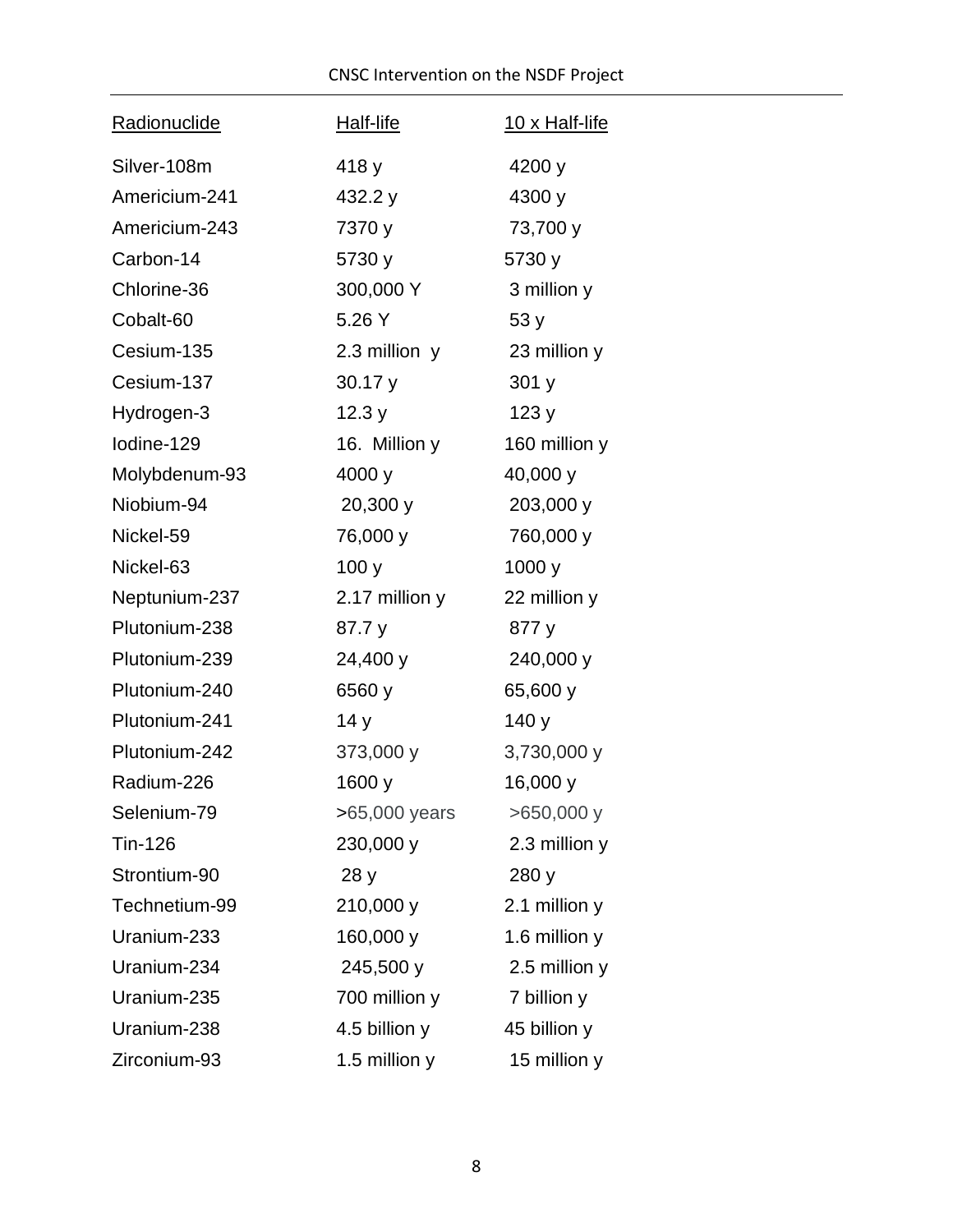Keeping these radioactive poisons out of the environment for such an enormous length of time is a challenge of unprecedented scope. Commissioners, please take note that, in our opinion, this licence application should NOT be seen as just "business as usual". We at CCNR regard this as a monumental moment in our history. It marks the beginning of a whole new era: the Age of Nuclear Waste. The radioactive legacy of our nuclear age is about to be consigned to future generations for good or for ill. It is a point of no return, and it should not be undertaken lightly or in a spirit of subterfuge.

As currently planned, the waste in the NSDF will be essentially irretrievable. If and when the facility is hit with a flash flood or a raging tornado, or is shaken by a violent earthquake, or is invaded by animals or children or picknickers or homesteaders, or simply collapses or crumbles away and is washed into the river, there will be no detailed description available to future generations or even to future governments to guide their recovery efforts. There will be no Plan B and no manual to consult.

The idea that Canadian authorities would consider a surface landfill – with no solid barriers, open to the elements for many years before closure, accessible by shovel thereafter, and very close to the Ottawa River – as an appropriate edifice to protect the river and thus future generations of Canadians from unwanted and unnecessary radioactive exposures, is deeply discouraging. The NSDF is about the cheapest and least imaginative option one could possibly envisage, and yet the consortium of private multinational corporations that owns CNL and is contracted to manage all federally owned nuclear facilities and associated nuclear wastes, is receiving close to a billion dollars a year from federal taxpayers. Indeed the consortium receives annually FAR more government funding than was ever allocated to AECL for radioactive waste management when it was still a sizable crown corporation, before the birth of CNL and the signing of the GoCo contract negotiated by the Harper administration. Now AECL has been decimated from a staff of several thousands to a total consort of only about 40 people.

Why has CNL never considered a site away from the River? Why has CNL never considered an underground reinforced bunker to protect the waste from human intrusion and extreme weather events? One simple answer comes to mind: it's because they were never asked to, or ordered to. CNSC (we are told) has a "nonprescriptive regulatory policy" whereby they do not exactly tell industry what to do, but it appears to us that industry essentially tells CNSC what to do. Of course, they have to have a safety plan that is acceptable to the Commission. But that can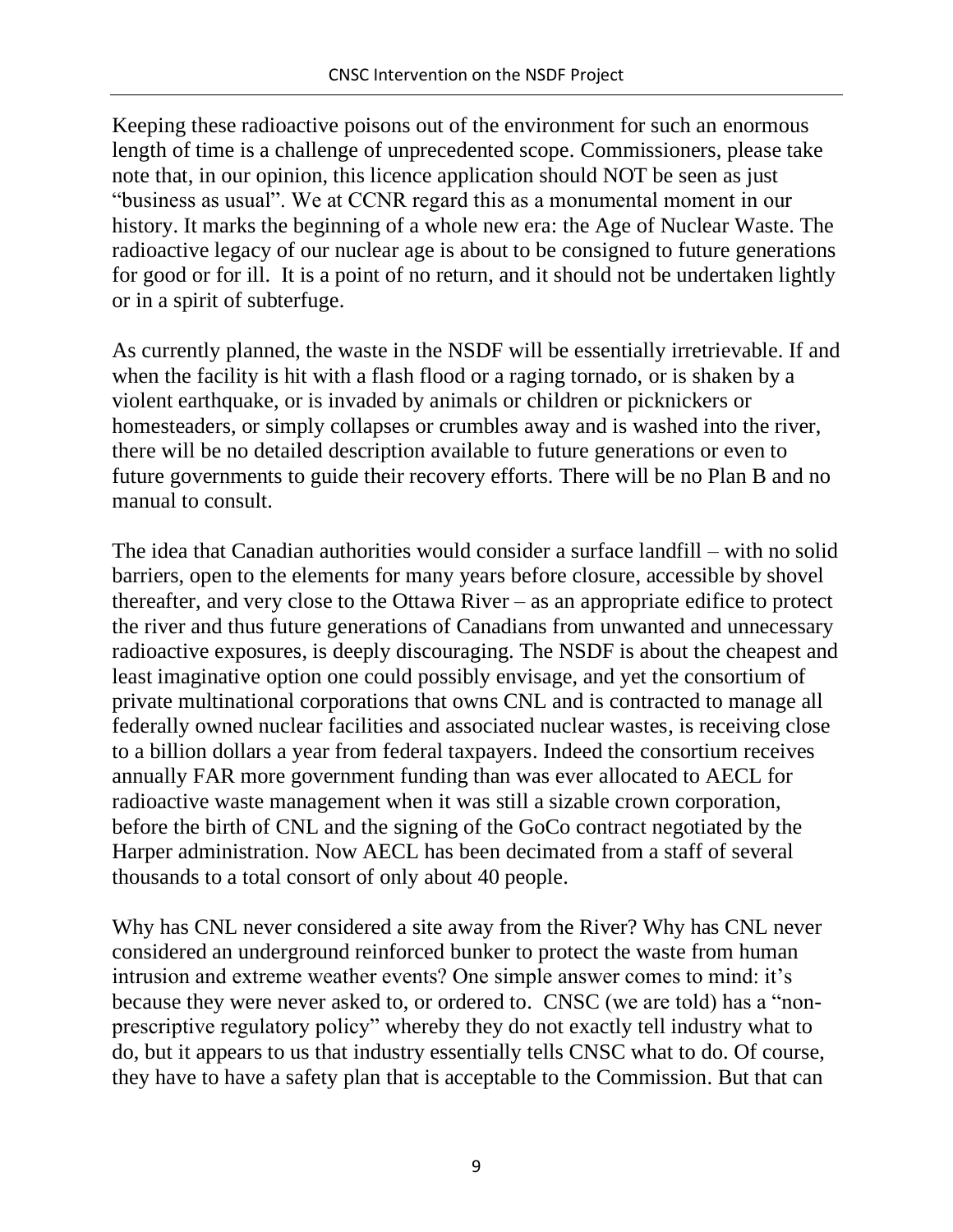always be arranged with relatively inexpensive mathematical models and mitigation measures that may or may not work as planned.

But where is the precautionary principle in all of this? Where have the lessons of the Fukushima disaster gone? Wasn't it agreed some years ago that we have to consider the consequences of any unanticipated catastrophic failure, no matter how small the probability is thought to be? As the Scottish bard Robert Burns wrote, "The best laid plans of mice and men gang aft agley".

On a more down-to-earth note, where is the consideration, the regard, the respect, for the Indigenous peoples, the affected municipalities, and the other Canadian citizens for whose benefit the CNSC was created?

Over 140 municipalities, including some 80 municipal members of the Montreal Agglomeration Council, have expressed their opposition to the siting of this gigantic radioactive and toxic waste mound so close to the Ottawa River. The wishes of these municipalities have been ignored by the CNSC, despite the fact that millions of people take their drinking water from the Ottawa River. Does the CNSC understand that people not only need to be safe, they also need to feel safe? There is such a thing as "peace of mind", and losing it can be quite unhealthy.

Two Algonquin First Nations, both having territorial claims to the land on which Chalk River Laboratories is situated, have requested the CNSC to cancel these licencing hearings until some form of proper consultation has been carried out. These requests have not been heeded, but no reason has been given for denying these requests. Surely there is no need to hurry. The NSDF is not going to be providing electricity or any other societal good. The wastes have been largely ignored for decades, and the NSDF will be there forever, so why not slow down and make sure it is done right? It is after all a totally unprecedented proposal that may reverberate down through the years and all over the globe.

When it comes to the final decommissioning of nuclear reactors, CNSC is content to have the proponent delay the inevitable day of reckoning for 40 years, or even for 100 years. Why is it so urgent to have the NSDF up and running that we cannot afford to meet and discuss and come to a mutual understanding with Indigenous peoples and other Canadians – the ones who are being asked to pay the costs with their tax dollars and bear the risks with their bodies? God knows, the CNSC staff have had numerous closed door meetings with the CNL people, working out a detailed common position so that by the time of the public hearings, everything has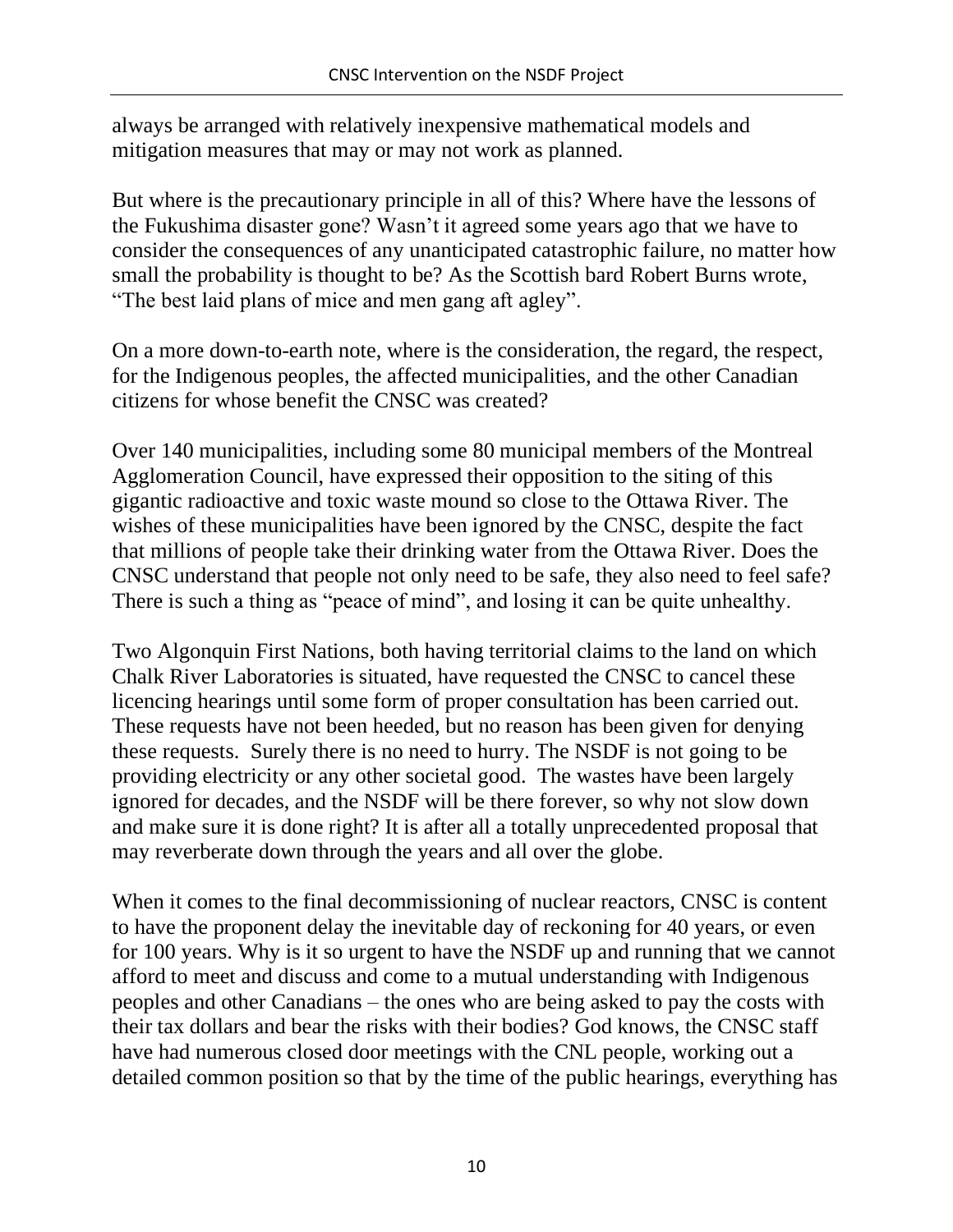been decided between them. By the time of the hearings the licence appears like a fait accompli, and the hearings themselves seem like window dressing.

But CNSC is supposed to be representing the interests of the public, not the interests of the industry. These interests are not the same. The industry wants to get rid of a liability as cheaply as possible, within the limits of acceptability. Unlike the licensing of a nuclear facility, where the industry has a direct interest in safety so that the value of the asset is protected and the production continues uninterrupted, there is no corporate asset to protect when it comes to waste. We ask the Commissioners to reassert the requirement that the health and safety of Canadians and the environment cannot be negotiated behind closed doors with the industry alone, excluding the views of municipalities and Indigenous peoples and other concerned Canadians. We ask the Commissioners not to approve the licence for the NSDF at this time but to require a more profound discussion of alternatives with those whose sole interest is the public welfare.

In 2017 the IAEA recommended that Canada formulate a more detailed and explicit policy on the management of radioactive wastes, and to articulate a national strategy for the management of radioactive wastes. These processes are underway and ae incomplete. Is it not counter-productive to proceed with the licensing of the NSDF before Canada has developed an acceptable policy and an associated radioactive waste strategy? In a similar vein, the House of Commons Standing Committee on Environment and Sustainable Development has, for the first time ever, conducted hearings into nuclear waste governance, and has not yet filed its report. Would it not be wise to hear what they have to say before making irrevocable decisions?

In 2017 an Alliance on Radioactive Waste was formed by the Anishinabek Nation and the Iroquois Caucus. The alliance issued a Joint Declaration shortly afterwards, enunciating five principles for radioactive waste management from an Indigenous perspective. These principles have been ignored by both CNSC and CNL – not even acknowledged, in fact, as far as we know.

Here are the five principles:

*"1. No Abandonment: Radioactive waste materials are damaging to living things. Many of these materials remain dangerous for tens of thousands of years or even longer. They must be kept out of the food we eat, the water we drink, the air we breathe, and the land we live on for many generations to come. The forces of Mother Earth are powerful and unpredictable and no human-made structures can*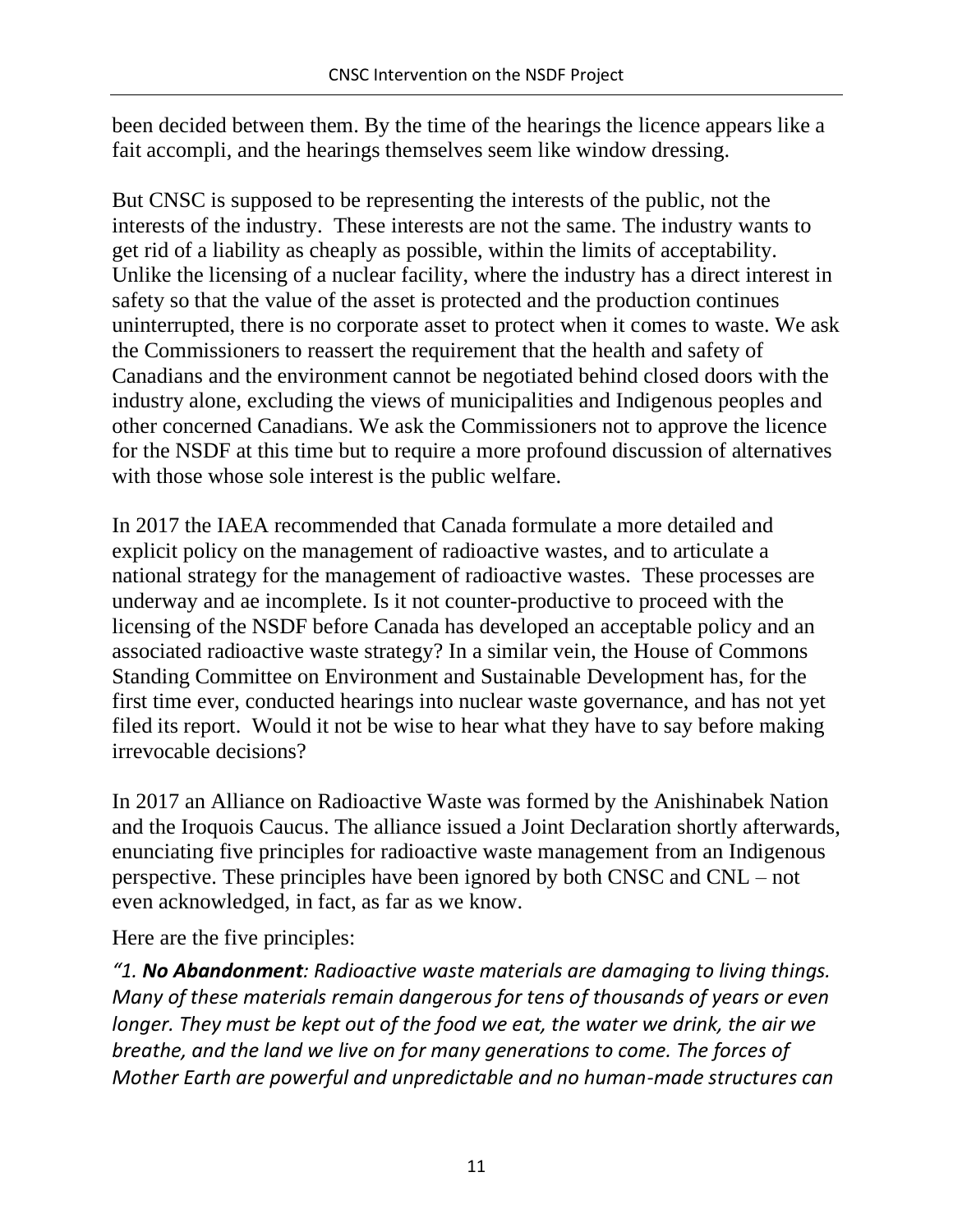*be counted on to resist those forces forever. Such dangerous materials cannot be abandoned and forgotten."* 

Yet the NSDF project is predicated on the ultimate abandonment of the wastes.

*"2. Monitored and Retrievable Storage: Continuous guardianship of nuclear waste material is needed. This means long-term monitoring and retrievable storage. Information and resources must be passed on from one generation to the next so that our grandchildren's grandchildren will be able to detect any signs of leakage of radioactive waste materials and protect themselves. They need to know how to fix such leaks as soon as they happen."* 

Retrievability is not built in to the NSDF project, nor is there any provision for long-term monitoring or measures to cope with failures of containment. There is also no effort being made to use the museums, libraries, artistic and archiving facilities of Heritage Canada to preserve Records, Knowledge and Memory of the radioactive waste legacy for the benefit of future generations, along the lines of the RKM Project of OECD's Nuclear Energy Agency that was based on a nine-year effort involving 14 OECD member states. The RKM project was focussed on highlevel radioactive waste (irradiated nuclear fuel) but the same concept is applicable to low and intermediate level wastes as well as other toxic legacies.

*"3. Better Containment, More Packaging: Cost and profit must never be the basis for long-term radioactive waste management. Paying a higher price for better containment today will help prevent much greater costs in the future when containment fails. Such failure may include irreparable environmental damage and radiation-induced diseases. The right kinds of packaging should be designed to make it easier to monitor, retrieve, and repackage insecure portions of the waste inventory as needed, for centuries to come."* 

How does one rehabilitate a radioactive landfill that has been compromised or even devastated with no clear map-and-legend to show exactly what radioactive materials are where, what dangers they may pose, how they may be expected to behave, and what kind of package is most appropriate for each of them?

*"4. Away from Major Water Bodies: Rivers and lakes are the blood and the lungs of Mother Earth. When we contaminate our waterways, we are poisoning life itself. That is why radioactive waste must not be stored beside major water bodies for the long-term. Yet this is exactly what is being planned at five locations in Canada: Kincardine on Lake Huron, Port Hope near Lake Ontario, Pinawa beside the Winnipeg River, and Chalk River and Rolphton beside the Ottawa River."*